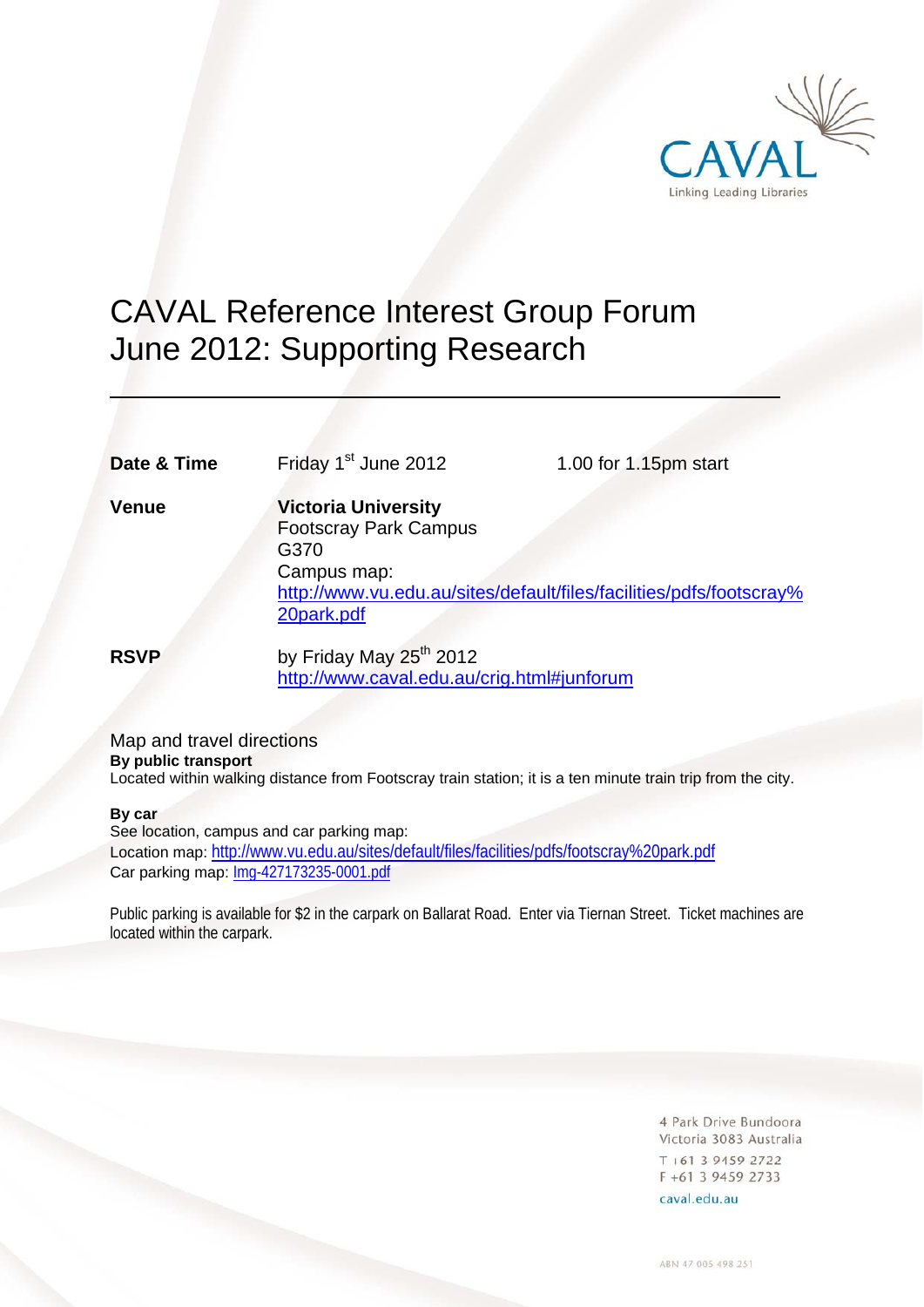

# **June 2012 Forum: Supporting Research**

The research agenda has been part of university life for some years now and libraries continue to position themselves to provide support in this area. This forum will examine attempts to survey research needs as well as examine practical projects and experiences in providing this kind of support.

# **Program**

# **1.15pm Welcome and Introduction** Gary Pearce - Liaison Librarian (Media & Communication)- RMIT University and Chair of CRIG

# **1.20-1.50 What Researchers Need**

# **Victoria University's recent data management survey and its implications for eResearch training... some early thoughts. (15 minutes)**

Dr Lyle Winton – Associate Director eResearch – Victoria University

# **Getting Researchers to Speak: the effectiveness of a "broad, blunt instrument" (15 minutes)**

Chris Evans – Science Librarian & Research Librarian - University of Tasmania

This presentation provides an overview of the considerations made in selecting the methodology for surveying UTAS researchers and an assessment of the effectiveness of the chosen instrument

# **1.50-2.00 Discussion (10 minutes)**

# **2.00-2.45 Research Support**

**Research Ambassadors at Victoria University (15 minutes)** Jenny Cameron - Research Librarian – Victoria University

The Research Ambassador program at Victoria University provides peer-topeer research support to both research students and staff in a range of areas including quantitative and qualitative research design and data analysis, document formatting, EndNote, NVivo, data and file management, library research databases and other areas. This presentation outlines the start-up of the pilot program, the evaluation of the pilot and implementation of a sustainable ongoing program.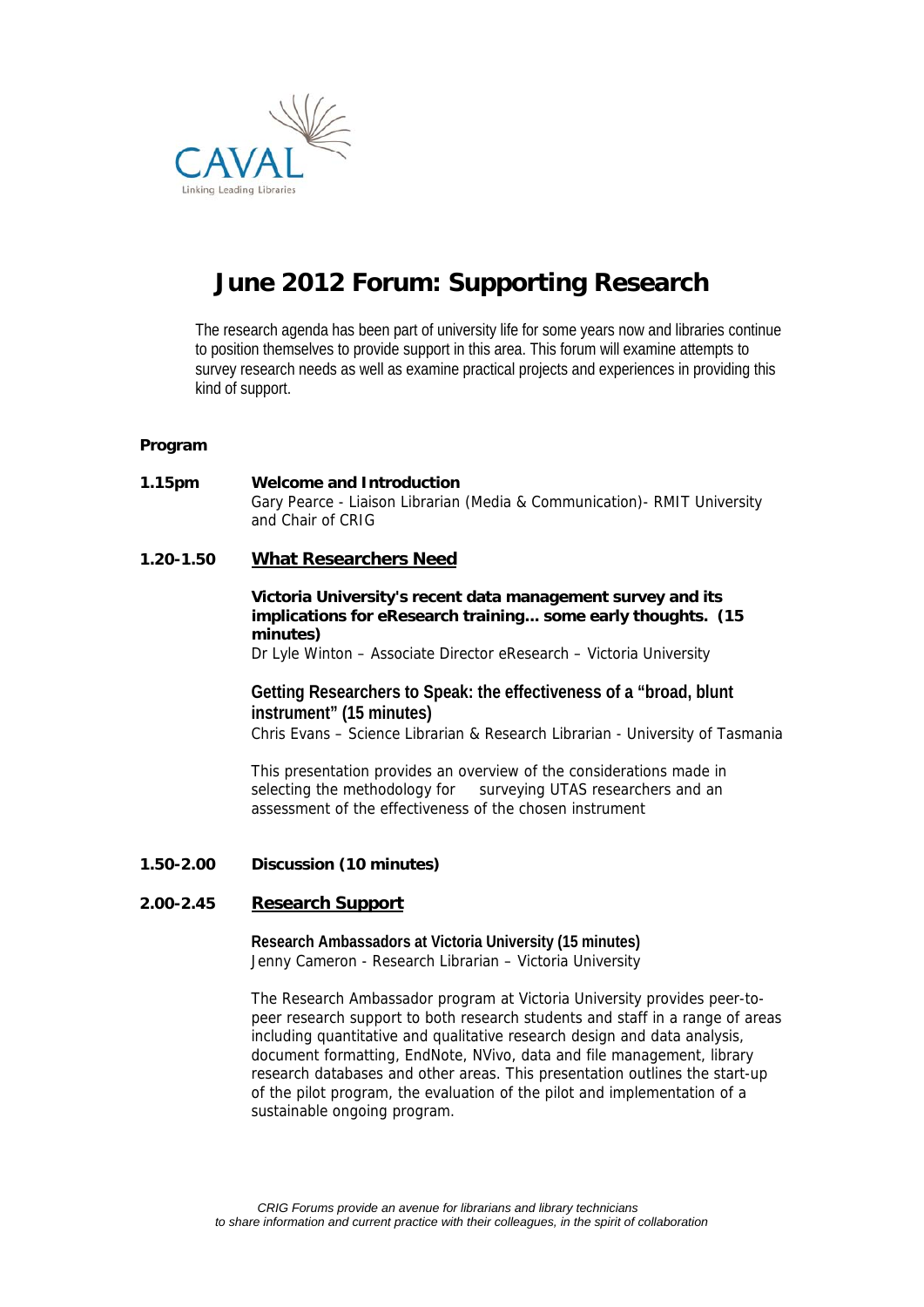

# **Library Research Support Officers; aligning research support and services to meet researchers' needs***.* **(15 minutes**)

Bernie Lingham - Manager of Science & Technology Library Services – Deakin University Library

In 2010, Deakin University Library implemented a new program of enhanced and targeted research support, delivered by current Deakin Higher Degree Research students working part time as Research Support Officers (RSOs). RSOs work across campuses creating an effective team of knowledgeable

and skilled staff with strong faculty and research centre connections. Bernie will outline the role and achievements of the RSOs

**LibReST (Library Research Support trial) (15 minutes)**  Jenny Mitchell and Kendra Watson - La Trobe University

During semester 1 2012 the Library explored the feasibility of advanced research support by the faculty librarian group in Learning and Research Services. The background and purpose of the trial will be discussed and how potential outcomes will be used to inform the use of a standard framework for reporting literature searches (STARLITE) to both develop a systematic, efficient and sustainable service model and to identify potential opportunities for future research support services.

#### **2.45-3.00 Discussion (10 minutes)**

**3.00-3.30 Break** 

# **3.30-4.00 ANDS Project**

**Monash University - Research Data Collections Project (15 minutes)** Paula Todd and Jackie Waylen - Subject Librarians – Monash University

In 2010-2011, Monash University Library was funded by the Australian National Data Service to make data collections from selected publicly funded research projects more discoverable by contributing information about collections to Research Data Australia.

In undertaking this project, the Library also had the aim of providing opportunities for professional development of library staff and building a sustainable research data management capability for future programs of work.

This presentation describes how the Library successfully structured its Research Data Collections Project (RDCP) in ways that have enabled the participation of 30+ librarians. This should ensure that the skills and knowledge built on the project can be retained and enhanced as the Library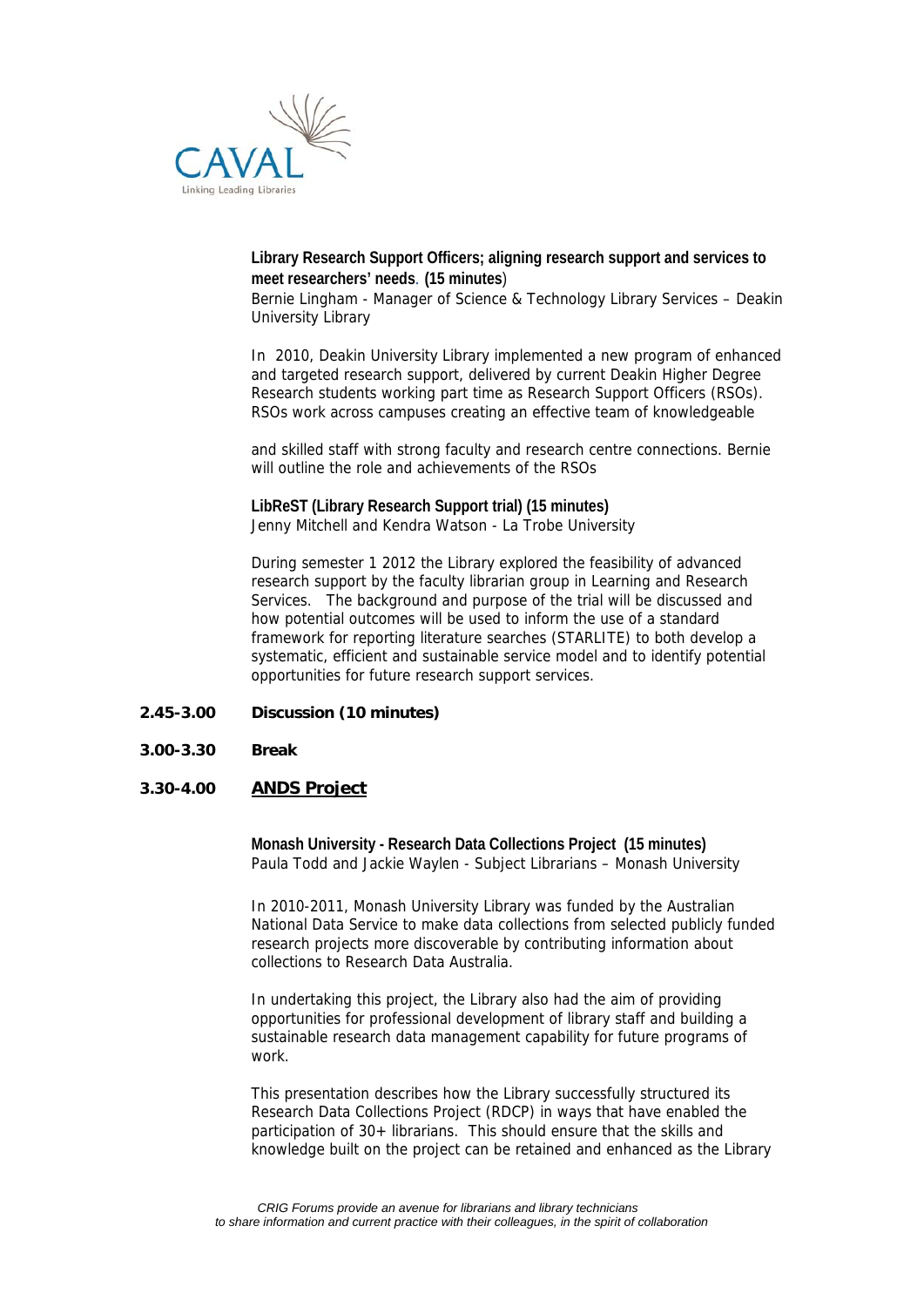

continues to build partnerships with researchers to improve the way research data is stored, managed and disseminated.

**"Seeding the commons"/ANDS Project (15 minutes)**  Barry Tucker - Project Officer – Deakin University Library

The project began at Deakin University in the early 2011 with the development of the Deakin Research Online repository to enable data collection storage and harvesting. By August the gathering of datasets and collections from one strategically important research area was extended to include all faculties and other research centres: this became a challenge to meet contract milestones and measures of success. Barry will discuss the key elements in overcoming the "data collection gathering obstacles" which assisted with the success of the project.

# **4.00-4.10 Discussion (10 minutes)**

# **4.10 Tour of the Footscray Park Campus Library**

#### **The Speakers**

# **Dr Lyle Winton**

# **Associate Director eResearch – Victoria University**

Lyle is the Associate Director for eResearch at Victoria University working with the Office for Research, IT Services and Library to develop e-research capability across VU. Lyle was formerly an analyst with the Victorian eResearch Strategic Initiative, a senior research support officer with the eScholarship Research Centre supporting the research community and eResearch initiatives at the University of Melbourne, and also a consultant to the DEEWR/JISC led international e-Framework for Education and Research. His research background is in experimental high energy physics and distributed computing, involving large-scale international collaborations. Lyle's professional background is in the IT areas of infrastructure development, software design, development and project management.

#### **Chris Evans**

# **Science Librarian & Research Librarian - University of Tasmania**

Chris has been the Science Librarian at UTAS since 2004, having worked in public libraries, special libraries and higher education libraries over the previous ten years of her career. Currently, as well as being a Branch Librarian and Liaison Librarian, Chris has a library-wide role in leading support for researchers at UTAS.

#### **Jenny Cameron**

#### **Research Librarian – Victoria University**

Jenny is the Research Librarian at Victoria University, which involves university-wide coordination of library training and support for researchers, including co-ordination of the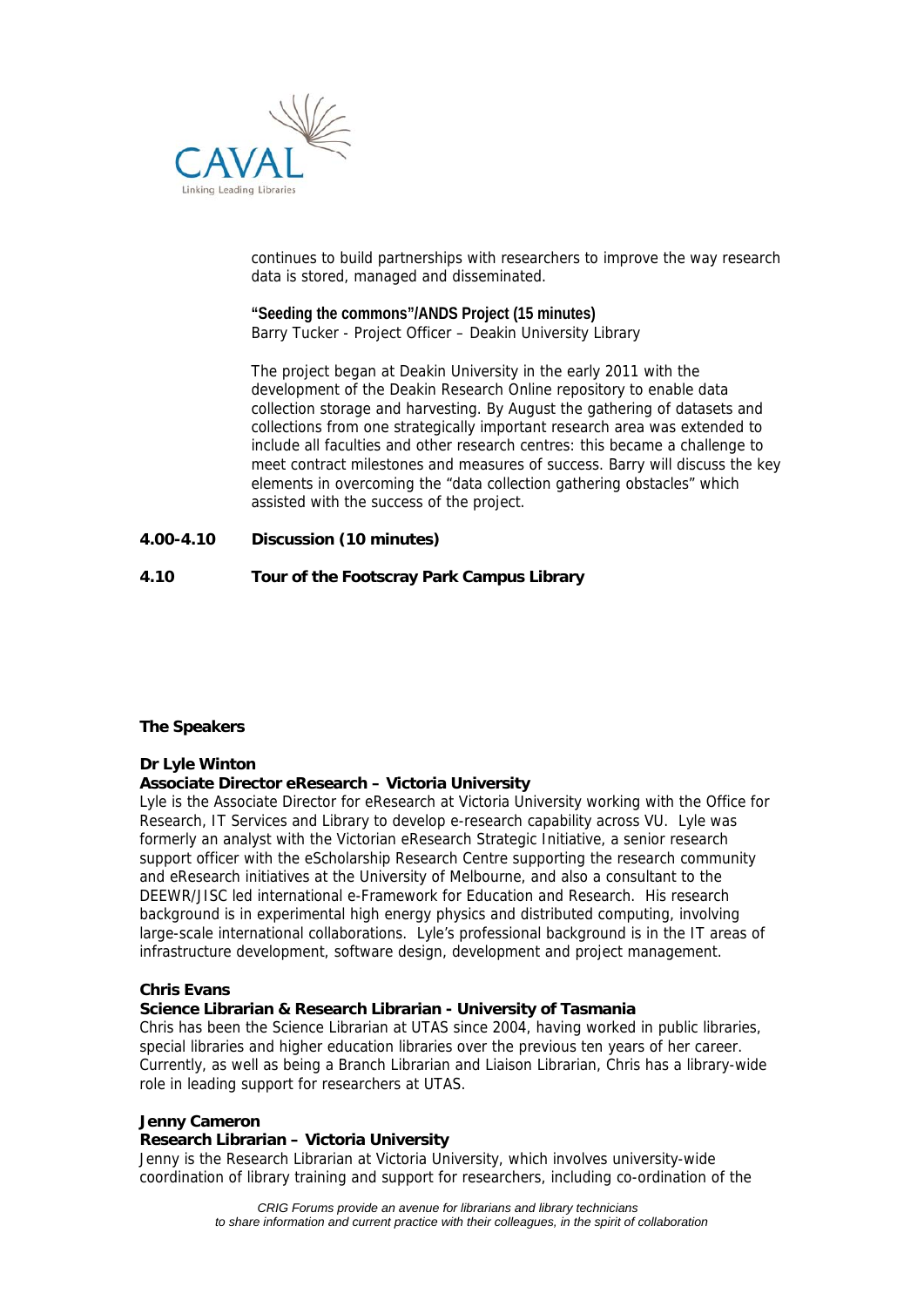

Research Ambassador program. Jenny also works as a consultant trainer delivering EndNote train-the-trainer programs Australia-wide, as well as tailored programs for researchers in scientific organisations, corporations and government departments.

#### **Bernie Lingham**

**Manager of Science & Technology Library Services – Deakin University Library**  Bernie is a manager at Deakin University Library with responsibilities that span services to the Faculty of Science and Technology, Library operations at the Waterfront campus and support for researchers. She has many years of experience in public and academic libraries, and in a variety of roles that have centred on delivering client-focussed services. Bernie works closely with a leadership team of two specialist Research Librarians, in turn working with a crosscampus team of liaison librarians and research support officers in providing advocacy and educative programs to support researchers, and in developing, delivering and evaluating targeted Library research services.

#### **Kendra Watson**

**Faculty Librarian for Engineering and Mathematical Sciences - La Trobe University**  Kendra has been Faculty Librarian for Engineering and Mathematical Sciences, and Psychological Sciences at La Trobe University for the past two years. Following the completion of her Master's degree in Library and Information Management at Manchester Metropolitan University in 2008 Kendra supported UK academics through Mimas, a Centre of Excellence based at The University of Manchester.

#### **Jenny Mitchell**

#### **Faculty Librarian for Health Sciences - La Trobe University**

Jennifer has worked at La Trobe University Library since February 2010 as a Faculty Librarian for Health Sciences, liaising with staff, students, and researchers from a range of health disciplines and Public Health Research Centres. Her areas of responsibility include Art Therapy, Counselling, Dietetics and Nutrition, Gerontology, Health Information Management, and Public Health. Prior to working in an academic library Jennifer worked for five years in the public library sector with Eastern Regional Libraries. She completed her Graduate Diploma of Applied Science (Library & Information Management) at Charles Sturt University in 2007.

#### **Jackie Waylen**

#### **Subject Librarian for Music, Theatre and Film Studies – Monash University**

Jackie has been a Subject Librarian for Music, Theatre and Film Studies at Monash University for four years. She became interested in research data management initiatives when, in August 2008, some librarians began working with researchers who were willing to become early adopters of a draft Research Data Management Plan. From May 2010 to November 2011, a secondment position as a Research Data Librarian in the Monash University Library, on the Research Data Collections Project, enabled Jackie to work with the other project team members who were interviewing researchers, so as to identify, locate and describe their data collections. It also provided an opportunity to become involved in the associated outreach activities that were intended to build capability, and to share what project team members learnt during the project.